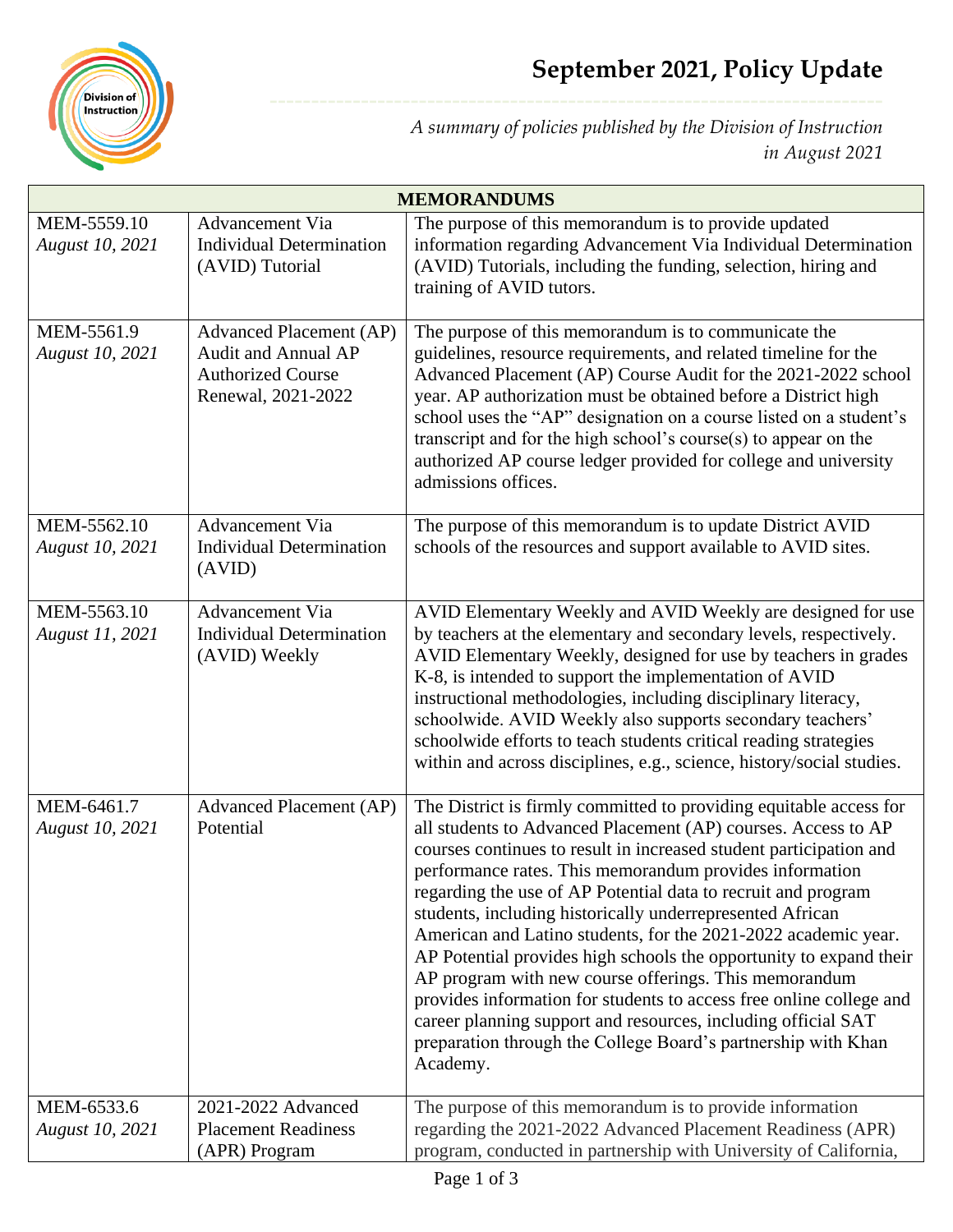| <b>MEMORANDUMS</b>              |                                                                                                          |                                                                                                                                                                                                                                                                                                                                                            |  |  |
|---------------------------------|----------------------------------------------------------------------------------------------------------|------------------------------------------------------------------------------------------------------------------------------------------------------------------------------------------------------------------------------------------------------------------------------------------------------------------------------------------------------------|--|--|
|                                 |                                                                                                          | Los Angeles (UCLA), Center X. APR sessions, which may be<br>offered virtually or in-person, will occur on designated Saturdays<br>from September to April during the 2021-2022 academic year.<br>Also included is information on how students and teachers can<br>register for APR and the schedule for each APR strand (STEM<br>and Humanities).          |  |  |
| MEM-6535.6<br>August 12, 2021   | Western Association of<br>Schools and Colleges<br>(WASC) Accreditation<br>Funds                          | The purpose of this memorandum is to provide information<br>regarding: 1) WASC annual membership fees; 2) the allocation of<br>funds to schools participating in accreditation visits; and 3) the<br>reimbursement of expenses for WASC visiting team members.                                                                                             |  |  |
| MEM-046782.2<br>August 10, 2021 | Forty-first Annual End-of-<br>Year Show,<br>Gifted/Talented Programs<br><b>Conservatory of Fine Arts</b> | The purpose of this Memorandum is to inform District personnel<br>and families of the 2021–2022 Gifted/Talented Conservatory of<br>Fine Arts culminating activities.                                                                                                                                                                                       |  |  |
| MEM-051098.3<br>August 10, 2021 | <b>Advanced Placement (AP)</b><br><b>Science Courses: Integral</b><br><b>Role of Laboratories</b>        | The purpose of this memorandum is to communicate the College<br>Board and District requirements for Advanced Placement (AP)<br>science courses, i.e., AP Biology, AP Chemistry, AP<br>Environmental Science, AP Physics (1, 2, C: Electricity and<br>Magnetism, C: Mechanics).                                                                             |  |  |
| MEM-075500.1<br>August 10, 2021 | 2021-2022 SAT School<br>Day Administration                                                               | The purpose of this memorandum is to address the Fall 2021 and<br>Spring 2022 SAT School Day administrations. Each District high<br>school must ensure equitable access and administer the SAT in the<br>spring to all District juniors (Class of 2023) and in the fall to all<br>seniors (Class of 2022) on the date designated by its Local<br>District. |  |  |

| <b>REFERENCE GUIDE</b>               |                                                                                                                                                                             |                                                                                                                                                                                                                                                                                                           |  |  |
|--------------------------------------|-----------------------------------------------------------------------------------------------------------------------------------------------------------------------------|-----------------------------------------------------------------------------------------------------------------------------------------------------------------------------------------------------------------------------------------------------------------------------------------------------------|--|--|
| REF-5232.4<br>August 29, 2021        | Guidelines for Identifying<br>Students as Gifted in the<br>High Achievement and<br>Specific Academic Ability<br>Categories                                                  | The purpose of this reference guide is to provide guidelines for<br>identification in the gifted categories of High Achievement Ability<br>and Specific Academic Ability. Eligible students are students who<br>attend a Los Angeles Unified school.                                                      |  |  |
| REF-5832.8<br>August 16, 2021        | Guidelines for the<br><b>Accrediting Commission</b><br>for Schools, Western<br><b>Association of Schools</b><br>and Colleges (ACS<br><b>WASC</b> ) Accreditation<br>Process | The purpose of this reference guide is to provide updated<br>information to District schools (high schools and select middle<br>schools) undergoing the accreditation process under the auspices<br>of the Accrediting Commission for Schools, Western Association<br>of Schools and Colleges (ACS WASC). |  |  |
| REF-6312.7<br><b>August 10, 2021</b> | Verification of<br><b>Instructional Materials</b><br>Sufficiency, Elementary<br>Schools                                                                                     | To provide instructions regarding verification of<br>textbook/instructional materials sufficiency.                                                                                                                                                                                                        |  |  |